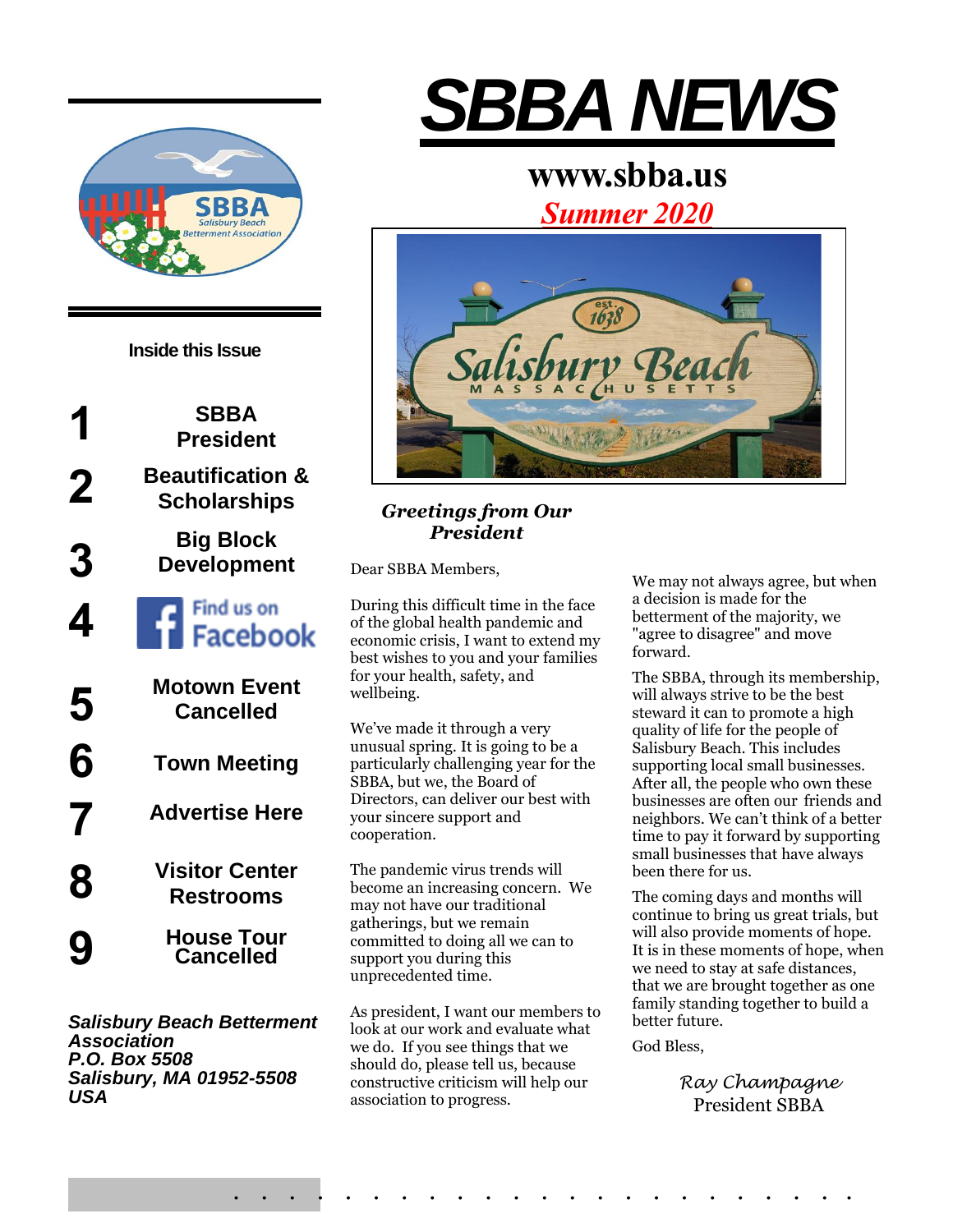

**Advertising in the SBBA Newsletter -** Anyone interested in advertising in the SBBA Newsletter should contact President Ray Champagne @ 978-771-9990 or **[ray@sbba.us](mailto:ray@sbba.us)**

#### **Beautification Committee**

Happy Spring to All!

The Beautification Committee has been busy planting pots on North End Boulevard, as well as at the triangle at the south end, the comfort station at the center, and under the sign at 286. We have also made a donation to the Salisbury Beach Partnership for flowers for the pots at the beach center. Our house tour, which was planned for June 20th, has been postponed to June 19th, 2021. Mark your calendars!

A special Thank You to Peter Benoit, again this year, for installing the American Flags around the beach.

We continue to look for additional people to join us. Anyone interested may contact Edna Marggraf at 978- 463-3672.

As always, we appreciate your support to our Committee. Thank you for your generosity.

> *Edna Marggraf* Chair of the Salisbury Beach Betterment Association Beautification Committee

# **Town Meeting - June 22nd**

The May Annual Town Meeting had to be postponed because of Covid-19. It has been rescheduled for June 22nd at the Salisbury

Elementary School. The Special Town Meeting will begin at 7:00 PM and the Annual Town Meeting at 7:30PM.

The town is working on a seating arrangement to provide for proper social distancing seating.

There are several important Warrant Articles on the agenda, including one for the construction of a Visitors Center and two Public Restrooms to be built on the Broadway Mall and in the Town parking lot.

2 . . . . . . . . . . . . . . . . . . . . . . . .



# DIRECT LINE: 978.992.4293 edipaolo@remax.net ww.elliedipaolo.com

Your Salisbury Real Estate Specialist!



# **2020 SBBA Scholarship Recipients:**

Top Row - Left to Right: John Galvin Jr., Jillian Atwood, Sean Bellamy Middle Row: Anna Rozzi, Chris O'Donnell, Ana Kevorkian Bottom Row: Daniel Hornby, Gianna Conte, Alex Miller

**SBBA News**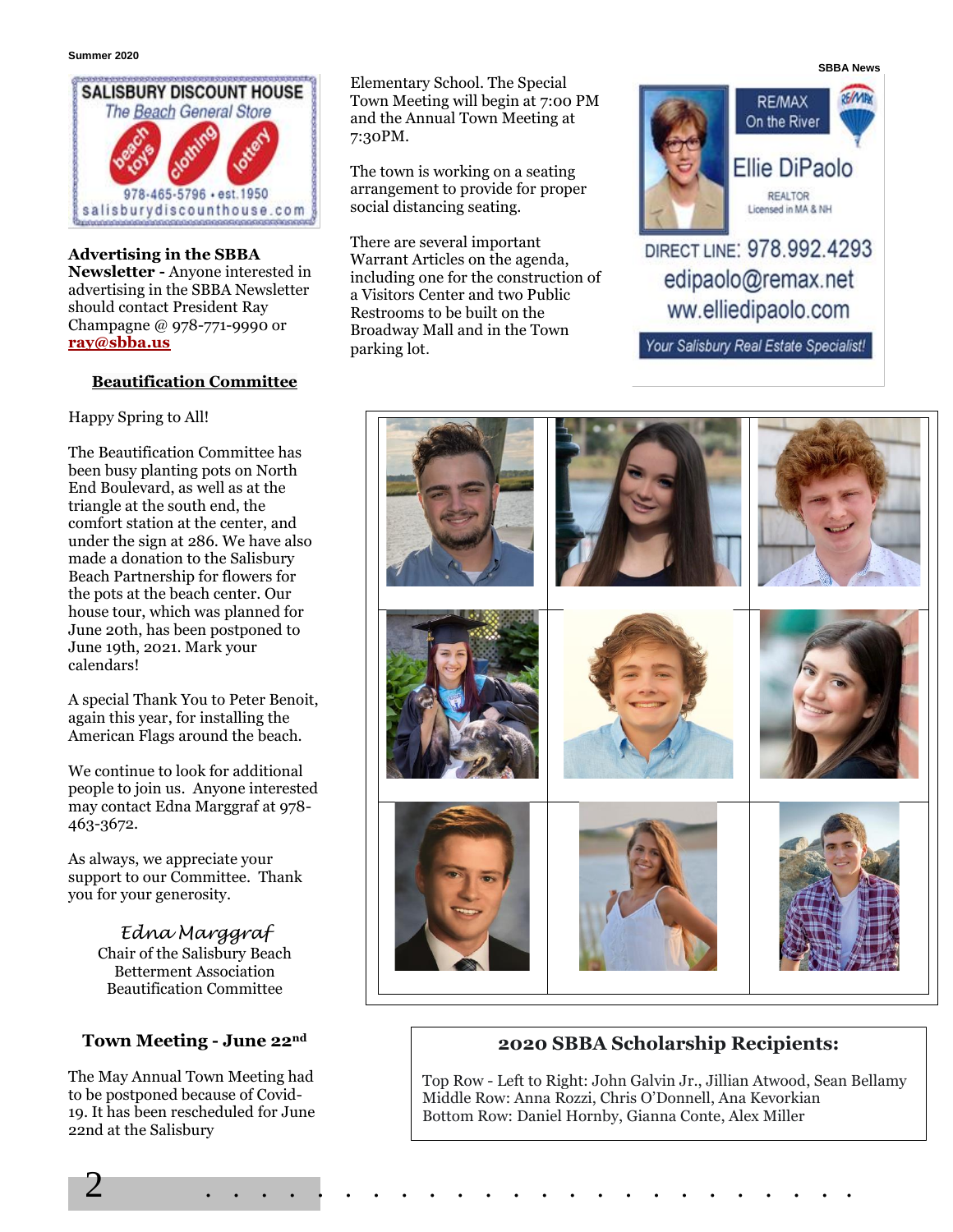# **2020 SBBA Scholarships**

We sincerely regret the need to cancel our annual June Fundraiser. But it is important for the SBBA Scholarship Committee to emphasize that we remain dedicated to ensuring that our academic mission continues through this challenging time. As we move forward, we are grateful for your generous donations.

It is our pleasure to present the 2020 Scholarship recipients:

**John Galvin Jr.** in the grandson of Jeannette and Joseph Salvo and he plans to attend Bridgewater State College; **Jillian Atwood** is the granddaughter of Richard and Sheryl Quinn and plans to attend Rollins College; **Sean P. Bellamy** is the grandson of Richard and Sheryl Quinn and plans to attend Fairfield College; **Anna Rozzi** is the granddaughter of Jack and Susan Gavin and plans to attend the University of Greenwich; **Chris O'Donnell** is the grandson of Ray and Donna Champagne and plans to attend St. Lawrence University; **Ana Kevorkian** is the granddaughter of Evelyn and Tom Burke and plans to attend Tufts University; **Daniel Hornby** is the grandson of Patricia Hornby and plans to attend Syracuse University; **Gianna Conte** is the granddaughter of Jean and Dave Conte and plans to attend UMass Lowell; **Alex Miller** is the grandson of Joseph and Jeannette Salvo and plans to attend UMass Amherst.

A heartfelt reminder to our recipients: What you have accomplished over the last few years of your life can never be taken from you. *Do not allow a delayed ceremony or a virus rob you of that reality.*

On behalf of the SBBA Scholarship, stay positive, stay informed, act responsibly, and most of all, stay safe.

*Donna Champagne* Chair, Scholarship Committee

#### **Conservation Commission Rejects Big Block Development Plan**

A developer's plan to build a 235 unit condominium/apartment complex at the corner of Broadway and Ocean front South, The Big Block, was turned down on a vote of 5 against and 1 for the project. The developer plans to appeal the decision to the state Department of Environmental Protection.

## **Zoom Public Forum**

The Town of Salisbury Manager Neil Harrington held a two-hour virtual Zoom public forum which was broadcast on SCTV. Many residents, including members of this board, called into the forum to express their opinions as to how to conduct the 2020 Summer Season.

Opinions on crowds, concerts and fireworks were expressed. Harrington stated, " We will be making a public statement and making some specific comments on some of the guidance and what we intend to do going forward. Also, what we expect residents and tenants and renters to do this summer. Obviously, the town can't do everything."

We are awaiting these guidelines so that we can put them on our Facebook page and our Website.

#### **Merrimack River Beach Alliance (MRBA)**

The SBBA has attended several MRBA meetings over the past year. At the most recent meeting in March, the Army Corp of Engineers (ACE) discussed a project which is designed to replace eroded sand on Salisbury Beach. This project currently is in the feasibility phase, with a project information report scheduled for completion in 2020. The initial approved funding for this project is limited to \$40,000 in Federal funds.

. . . . . . . . . . . . . . . . . . . . . . . . 3

The following is a summary of its status from ACE:

o *We have \$40,000 to complete the project information report, and we are planning on submitting this report to our Division Office this spring. If we get approval to implement the work, we will then request funding to design and construct the project. The amount of sand to be replaced is calculated to be 31,000 cubic yards. Currently we are considering sources for the sand, including upland quarried sources and dredged sand from the Newburyport Federal Navigation Project.*

Also, during this meeting, Senator Bruce Tarr provided an update on a Salisbury Beach pilot project for sand harvesting or sand scraping that Representative Kelcourse discussed at the previous meeting. He stated that there has been little to no progress, primarily because approvals are needed from both DCR and the Department of Environmental Protection (DEP) to undertake such an endeavor.

As a result of our ongoing discussions, during this past year DCR installed over 3200 feet of sand fencing along Salisbury Beach which was funded with Preservation Trust Fund monies.

This year, DCR is planning on upgrading and installing significant portions of Mobi-Mats to make our beaches more accessible for people with disabling conditions. The SBBA would like to thank DCR for their outstanding efforts on these projects.

> *Bill Greilich* Committee Chairman